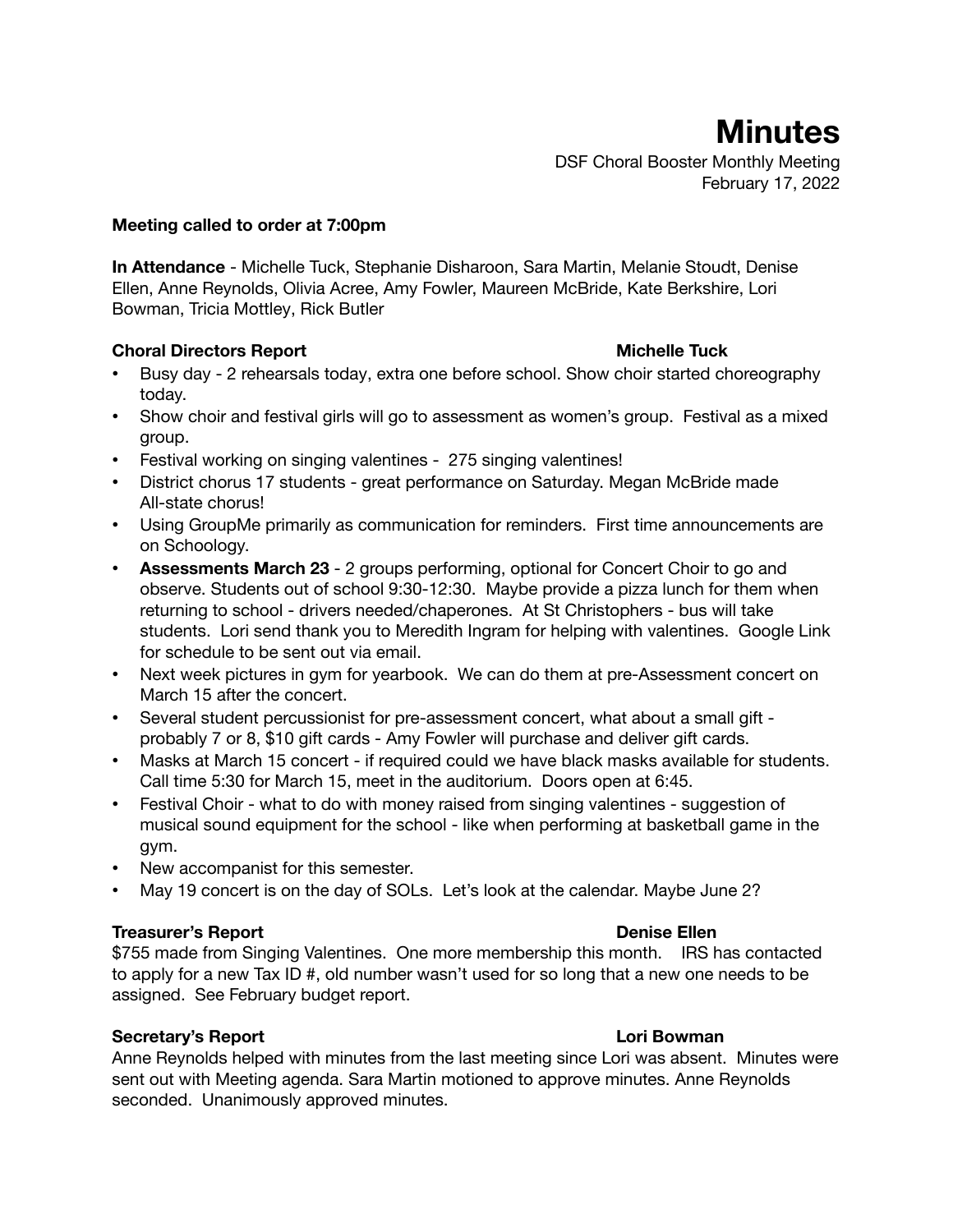# • We will ask for optional donations at pre-assessment concert with a jar at the door.

- Double Good Popcorn completely online 4 day long sale hold it sometime between now and the flower sale. Maybe the beginning of March.
- maybe coordinate flower sale/bake sale Tuesday, May 3 suggested date. Order would need to be in by April 19 - start flower sale before Spring Break.
- May need to push car wash back until after AP exams. maybe join in with the Swim Team yard sale?

### **Photos/Media Olivia Acree**

Group photos to be taken after March 15 pre-assessment concert. Photos updated on website. Will Update minutes and reimbursement form. Olivia will send link to her website so parents can view and download photos.

QR code for pre-assessment concert and/or simple one page program.

Excellent parent meeting. Saturday - girls going to Clover Hill for a Show Choir competition. Manchester competition is March 3-5. March 3, 5-7pm - festival like choirs. March 4 - all female groups. Sheet music ordered, dresses ordered. Expect dresses by the end of March. Still need to pay for licenses for music - probably around \$500. Dresses, earrings, lollies should be in and out for booster budget from show choir parents. Calendar out for upcoming rehearsals. Show Choir practice on Sunday, February 27 at Pam's studio. Maybe parents can bring in snacks/water on rehearsal days 10-2. Make a Sign-up genius for this.

### **Flowers**

wait until Spring Concert

### **Hospitality**

Food at Spring Concert?

## **Senior Boards Melanie Stoudt**

Still need a volunteer. Banners? maybe hang up in the hallways the week before the concert? Probably not more than 10 seniors. Melanie will personally ask for a volunteer.

### **Old Business**

Risers are at Freeman! Michelle will send Melanie a link for the music chairs she wants to order. Spring time cleanup for Choral closet. Cubbies - Maybe plastic bins? Lots of old dresses to donate. Choral numbers will firm up in 2 weeks.

### **Fundraising Melanie Stoudt and Sara Martin**

# **Programs Anne Reynolds**

### **Show Choir Kate Berkshire**